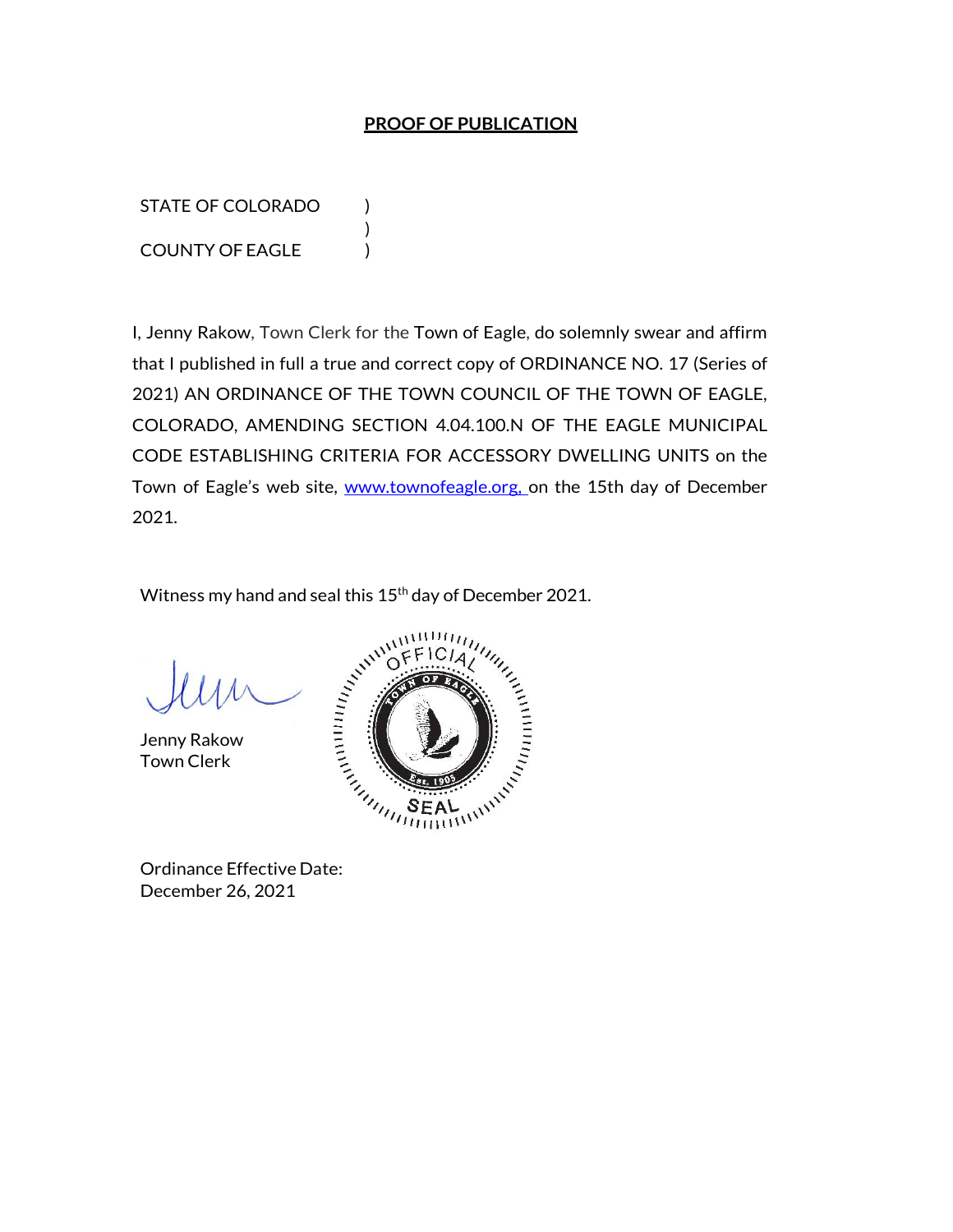## **TOWN OF EAGLE, COLORADO ORDINANCE NO. 17 (Series of 2021)**

## AN ORDINANCE OF THE TOWN COUNCIL OF THE TOWN OF EAGLE, COLORADO, AMENDING SECTION 4.04.100.N OF THE EAGLE MUNICIPAL CODE, ESTABLISHING CRITERIA FOR ACCESSORY DWELLING UNITS

WHEREAS, as a result of recent public comment, the Town initiated a process to consider modifying Section 4.04.100.N of the Eagle Municipal Code to provide clarity and address community concerns;

WHEREAS, on November 2, 2021 the Planning and Zoning Commission held a public meeting to obtain citizen comments and discuss changes to Section 4.04.100.N of the Eagle Municipal Code;

WHEREAS, on November 9, 2021, the Town Council held a public meeting to obtain and discuss changes to Section 4.04.100.N of the Eagle Municipal Code; and

WHEREAS, on November 16, 2021 the Planning and Zoning Commission recommended approval of certain amendments to Section 4.04.100.N of the Eagle Municipal Code.

NOW BE IT ORDAINED BY THE TOWN COUNCIL OF THE TOWN OF EAGLE, COLORADO AS FOLLOWS:

Section 1. Section 4.04.100.N of the Eagle Municipal Code is hereby repealed in its entirety and reenacted as follows:

## **Section 4.04.100. – Supplementary Regulations and Standards**

*\* \* \**

- *N. Accessory Dwelling Units (ADUs): ADUs are permitted in any residential district, subject to the following standards:*
	- *1. One (1) ADU is allowed on each lot containing a single-family dwelling.*
	- *2. An ADU may be located in a single-family dwelling, attached to a singlefamily dwelling, detached from a single-family dwelling, or in an accessory building.*
	- *3. Each ADU shall be a complete, separate dwelling unit, with its own ingress, egress and access.*